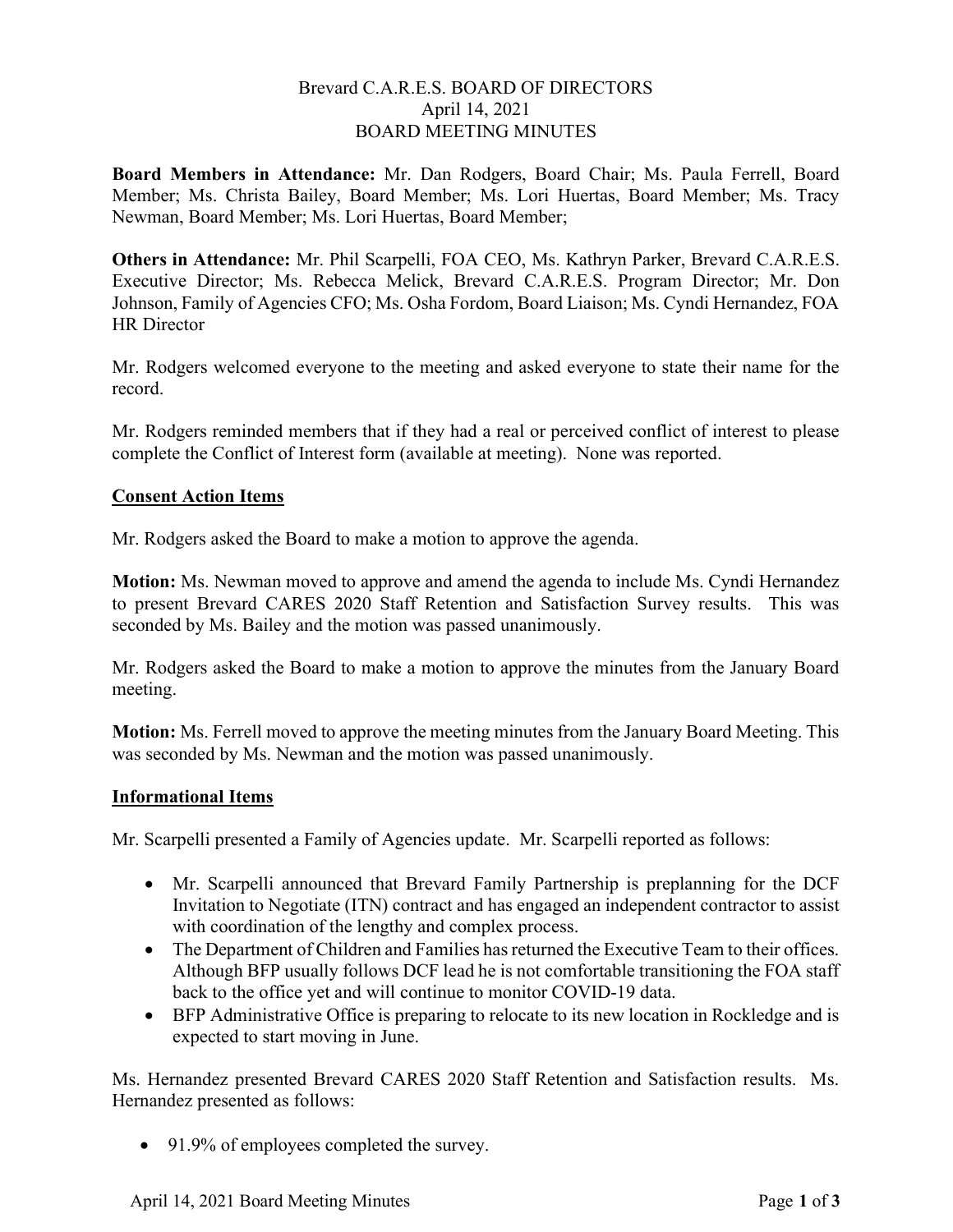- The agency targeted a controllable turnover rate of 12%
- The agency employed 54 employees and had a total turnover rate of 30.95%, nine was considered controllable.
- The agency remained steady in overall employee satisfaction, with a slight decrease in two of the individual categories. Three categories that received the highest increase in scores are Expectations, Personal Value and Commitment to Excellence. Two categories dipped slightly, Development and Encouragement.
- All employees who had been employed for a year as of May 2020 received a 3% COLA.
- A new merit increase program was implemented and effective July 1, 2020.
- New positions were developed and opportunities for growth we created for existing employees.
- Initial check-ins with the team by someone who is not their supervisor was implemented to assure regular employee communication. It was reviewed as a leadership team and changes were made where appropriate.

Ms. Hernandez left the meeting.

Ms. Huertas joined the meeting.

Ms. Parker presented the Executive Director's report. Ms. Parker reported as follows:

- Ms. Parker shared that she met with Saint Stephen's Way regarding ways Brevard CARES can collaborate with them. Saint Stephen's Way provides affordable housing along with supportive services to single fathers.
- Ms. Parker secured a contract with Casey Gilbert from PowerWith to facility the Board Retreat and assist in the strategic planning process.
- As CARES move toward the implementation of the Family First Preservation Service Act (FFPSA) they will need to increase the capacity of the Family Support Services Team. It is unclear how much additional funding they will receive to support the increase.
- The Child Abuse Prevention Task Force annual banquet will be April  $30<sup>th</sup>$  at noon via Zoom. A total of 20 employees from the FOA was nominated.

Ms. Parker presented the Monthly Data Reports for January and February 2021.

Mr. Johnson provided a financial update for November 2020. Mr. Johnson presented as follows:

- Year-to-date through March 2021, total revenue exceeds total expenditures by \$28,632 or 1.4%.
- Year-to-date through March 2021, Brevard C.A.R.E.S. has expended \$112,574 above budgeted expenditures. Primary areas of overage continue to reside in Salaries & Benefits (\$51,495), Legal Fees (\$16,742), Telephone (\$14,294), and Membership Dues  $& \text{Fees}$ (\$6,439).
- Primary areas experiencing expenditures below budget include Travel (\$12,953), Drug, Fingerprints & Background Screening (\$2,516), Printing & Reproduction (\$1,950), and IT Expenses (\$767).
- An item previously discussed but not yet reflected within the financials is the increase to Brevard C.A.R.E.S. MRT (Mobile Response Team) contract for an additional \$274,867 for a total of \$527,481 for the year. This contract was also extended until 2023. The revenue and expenditure budget will be updated to reflect this amendment once documentation is finalized and executed.